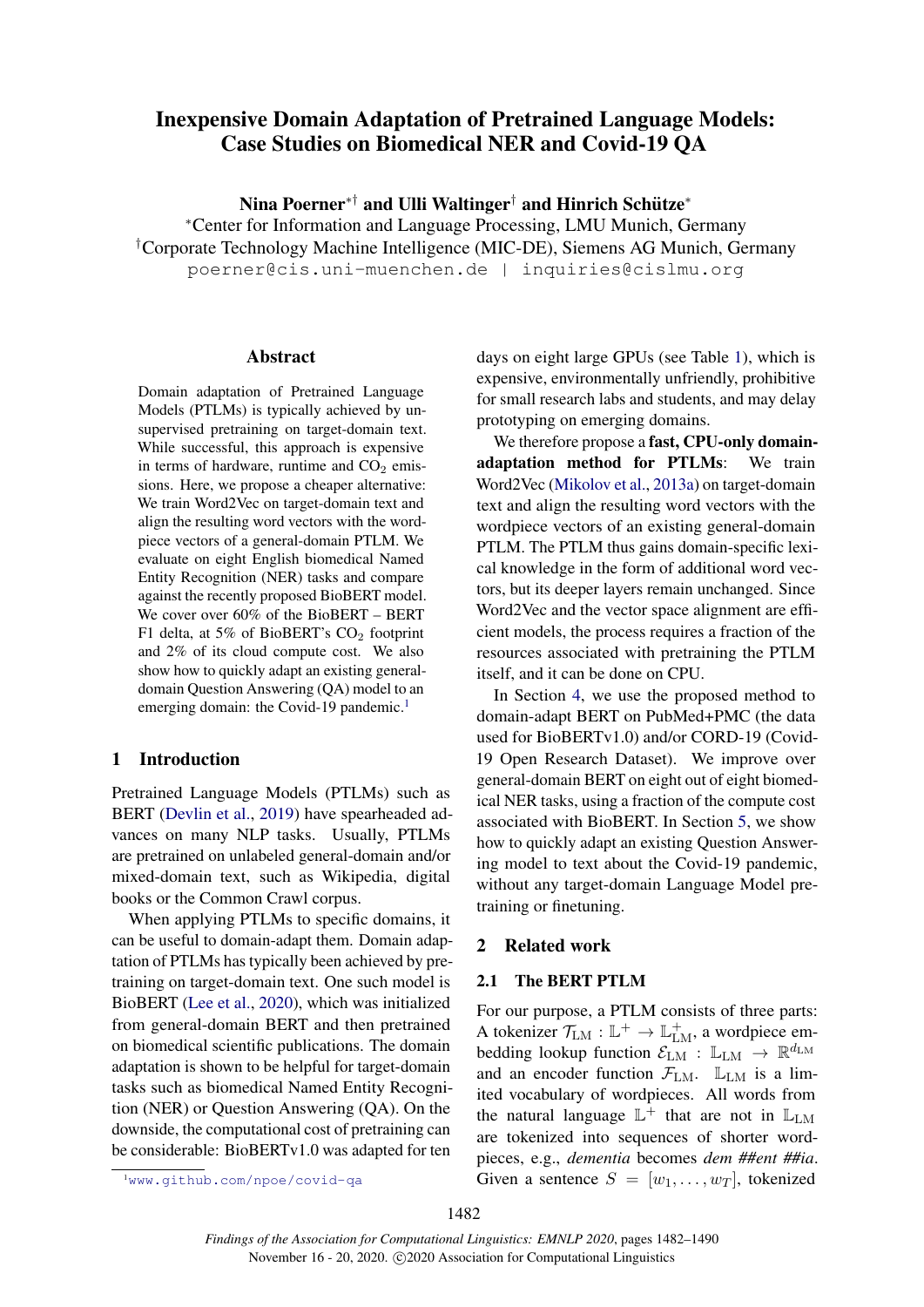<span id="page-1-0"></span>

|                                 | size               | Domain adaptation hardware           | Power(W) | Time(h) | CO <sub>2</sub> (1bs) | Google Cloud \$ |
|---------------------------------|--------------------|--------------------------------------|----------|---------|-----------------------|-----------------|
| BioBERTv1.0                     | base               | 8 NVIDIA v100 GPUs (32GB)            | 1505     | 240     | 544                   | $1421 - 4762$   |
| BioBERTy1.1                     | base               | 8 NVIDIA v100 GPUs (32GB)            | 1505     | 552     | 1252                  | $3268 - 10952$  |
| GreenBioBERT (Section 4)        | base               | 12 Intel Xeon E7-8857 CPUs, 30GB RAM | 1560     |         | 28                    | 76<br>$16 -$    |
| GreenCovidSQuADBERT (Section 5) | large <sub>1</sub> | 12 Intel Xeon E7-8857 CPUs, 40GB RAM | 1560     | 24      | 56                    | $32 -$<br>152   |

Table 1: Domain adaptation cost.  $CO<sub>2</sub>$  emissions are calculated according to [Strubell et al.](#page-5-2) [\(2019\)](#page-5-2). Since our hardware configuration is not available on Google Cloud, we take an *m1-ultramem-40* instance (40 vCPUs, 961GB RAM) to estimate an upper bound on our Google Cloud cost.

as  $\mathcal{T}_{LM}(S) = [\mathcal{T}_{LM}(w_1); \dots; \mathcal{T}_{LM}(w_T)], \mathcal{E}_{LM}$  embeds every wordpiece in  $\mathcal{T}_{LM}(S)$  into a real-valued, trainable wordpiece vector. The wordpiece vectors of the entire sequence are stacked and fed into  $\mathcal{F}_{LM}$ . Note that we consider position and segment embeddings to be a part of  $\mathcal{F}_{LM}$  rather than  $\mathcal{E}_{LM}$ .

In the case of BERT,  $\mathcal{F}_{LM}$  is a Transformer [\(Vaswani et al.,](#page-5-3) [2017\)](#page-5-3), followed by a final Feed-Forward Net. During pretraining, the Feed-Forward Net predicts the identity of masked wordpieces. When finetuning on a supervised task, it is usually replaced with a randomly initialized layer.

#### 2.2 Domain-adapted PTLMs

Domain adaptation of PTLMs is typically achieved by pretraining on unlabeled target-domain text. Some examples of such models are BioBERT [\(Lee et al.,](#page-5-0) [2020\)](#page-5-0), which was pretrained on the PubMed and/or PubMed Central (PMC) corpora, SciBERT [\(Beltagy et al.,](#page-4-1) [2019\)](#page-4-1), which was pretrained on papers from SemanticScholar, Clinical-BERT [\(Alsentzer et al.,](#page-4-2) [2019;](#page-4-2) [Huang et al.,](#page-4-3) [2019a\)](#page-4-3) and ClinicalXLNet [\(Huang et al.,](#page-4-4) [2019b\)](#page-4-4), which were pretrained on clinical patient notes, and AdaptaBERT [\(Han and Eisenstein,](#page-4-5) [2019\)](#page-4-5), which was pretrained on Early Modern English text. In most cases, a domain-adapted PTLM is initialized from a general-domain PTLM (e.g., standard BERT), though [Beltagy et al.](#page-4-1) [\(2019\)](#page-4-1) report better results with a model that was pretrained from scratch with a custom wordpiece vocabulary. In this paper, we focus on BioBERT, as its domain adaptation corpora are publicly available.

<span id="page-1-1"></span>

|                        | Acc@1 | Acc@5 | Acc@10 |
|------------------------|-------|-------|--------|
| train $(19.8K$ words)  | 53.6  | 63.5  | 65.7   |
| heldout $(2.2K$ words) | 39.4  | 51.6  | 54.3   |

Table 2:  $\mathbb{L}_{\text{W2V}} \to \mathbb{L}_{\text{LM}}$  alignment accuracy (%), i.e., how often the identical string is in the top-K nearest neighbors.

#### 2.3 Word vectors

Word vectors are distributed representations of words that are trained on unlabeled text. Contrary to PTLMs, word vectors are non-contextual, i.e., a word type is always assigned the same vector, regardless of context. In this paper, we use Word2Vec [\(Mikolov et al.,](#page-5-1) [2013a\)](#page-5-1) to train word vectors. We will denote the Word2Vec lookup function as  $\mathcal{E}_{\text{W2V}} : \mathbb{L}_{\text{W2V}} \to \mathbb{R}^{d_{\text{W2V}}}$ .

## 2.4 Word vector space alignment

Word vector space alignment has most frequently been explored in the context of cross-lingual word embeddings. For instance, [Mikolov et al.](#page-5-4) [\(2013b\)](#page-5-4) align English and Spanish Word2Vec spaces by a simple linear transformation. [Wang et al.](#page-5-5) [\(2019\)](#page-5-5) use a related method to align cross-lingual word vectors and multilingual BERT wordpiece vectors. In this paper, we apply the method to the problem of domain adaptation within the same language.

#### <span id="page-1-2"></span>3 Method

In the following, we assume access to a generaldomain PTLM, as described in Section [2.1,](#page-0-1) and a corpus of unlabeled target-domain text.

## 3.1 Creating new input vectors

In a first step, we train Word2Vec on the targetdomain corpus. In a second step, we take the intersection of  $\mathbb{L}_{LM}$  and  $\mathbb{L}_{W2V}$ . In practice, the intersection mostly contains wordpieces from  $\mathbb{L}_{LM}$ that correspond to standalone words. It also contains single characters and other noise, however, we found that filtering them does not improve alignment quality. In a third step, we use the intersection to fit an unconstrained linear transformation  $\mathbf{W} \in \mathbb{R}^{d_{\text{LM}} \times d_{\text{W2V}}}$  via least squares:

$$
\underset{\mathbf{W}}{\text{argmin}} \ \sum_{x \in \mathbb{L}_{\text{LM}} \cap \mathbb{L}_{\text{W2V}}} ||\mathbf{W}\mathcal{E}_{\text{W2V}}(x) - \mathcal{E}_{\text{LM}}(x)||_2^2
$$

Intuitively, W makes Word2Vec vectors "look like" the PTLM's native wordpiece vectors, just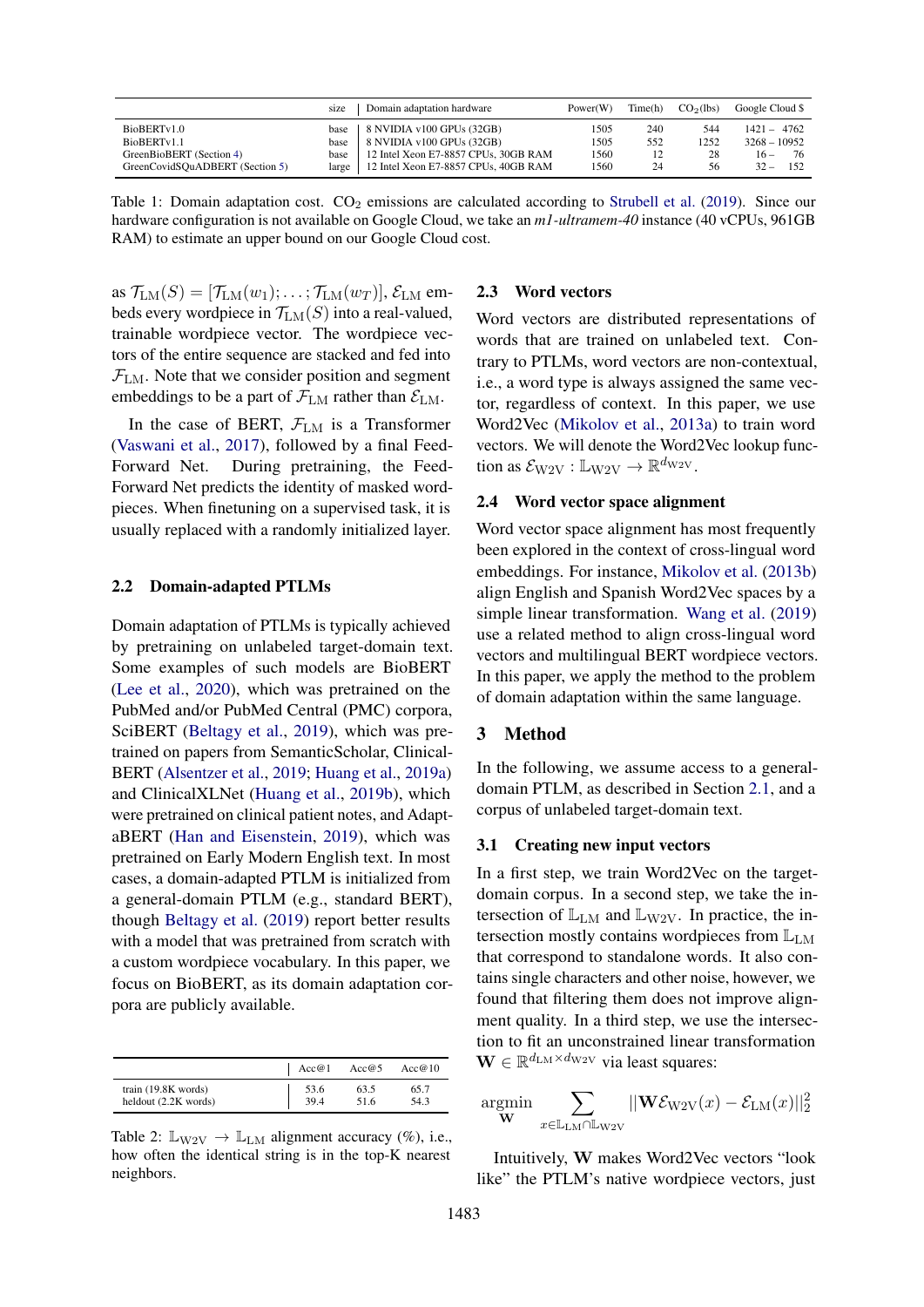<span id="page-2-2"></span>

|                                                                                             | Query                                                                                       | NNs of query in $\mathcal{E}_{LM}[\mathbb{L}_{LM}]$                                                                                                                                                                      | NNs of query in $\mathbf{W}\mathcal{E}_{\mathbf{W2V}}[\mathbb{L}_{\mathbf{W2V}}]$                                                                                                                                     |
|---------------------------------------------------------------------------------------------|---------------------------------------------------------------------------------------------|--------------------------------------------------------------------------------------------------------------------------------------------------------------------------------------------------------------------------|-----------------------------------------------------------------------------------------------------------------------------------------------------------------------------------------------------------------------|
| query $\in \mathbb{L}_{W2V} \cap \mathbb{L}_{LM}$<br><b>Boldface:</b> Training vector pairs | surgeon<br>surgeon<br>depression<br>depression<br>fatal<br>fatal                            | physician, psychiatrist, surgery<br>surgeon, physician, researcher<br>Depression, recession, depressed<br>depression, anxiety, anxiousness<br>lethal, deadly, disastrous<br>fatal, catastrophic, disastrous              | surgeon, urologist, neurosurgeon<br>neurosurgeon, urologist, radiologist<br>depression, Depression, hopelessness<br>depressive, insomnia, Depression<br>fatal, lethal, deadly<br>lethal, devastating, disastrous      |
| query $\in \mathbb{L}_{W2V} - \mathbb{L}_{LM}$                                              | ventricular<br>dementia<br>suppressants<br>anesthesiologist<br>nephrotoxicity<br>impairment | cardiac, pulmonary, mitochondrial<br>diabetes, Alzheimer, autism<br>medications, medicines, medication<br>surgeon, technician, psychiatrist<br>toxicity, inflammation, contamination<br>inability, disruption, disorders | atrial, ventricle, RV<br>VaD, MCI, AD<br>suppressant, prokinetics, painkillers<br>anesthetist, anaesthesiologist, anaesthetist<br>hepatotoxicity, ototoxicity, cardiotoxicity<br>impairments, deficits, deterioration |

Table 3: Examples of within-space and cross-space nearest neighbors (NNs) by cosine similarity in Green-BioBERT's wordpiece embedding layer. Blue: Original wordpiece space. Green: Aligned Word2Vec space.

like cross-lingual alignment makes word vectors from one language "look like" word vectors from another language. In Table [2,](#page-1-1) we report word alignment accuracy when we split  $\mathbb{L}_{LM} \cap \mathbb{L}_{W2V}$  into a training and development set.<sup>[2](#page-2-1)</sup> In Table [3,](#page-2-2) we show examples of within-space and cross-space nearest neighbors after alignment.

## 3.2 Updating the wordpiece embedding layer

Next, we redefine the wordpiece embedding layer of the PTLM. The most radical strategy would be to replace the entire layer with the aligned Word2Vec vectors:

$$
\hat{\mathcal{E}}_{\text{LM}} : \mathbb{L}_{\text{W2V}} \to \mathbb{R}^{d_{\text{LM}}} \; ; \; \hat{\mathcal{E}}_{\text{LM}}(x) = \mathbf{W} \mathcal{E}_{\text{W2V}}(x)
$$

In initial experiments, this strategy led to a drop in performance, presumably because function words are not well represented by Word2Vec, and replacing them disrupts BERT's syntactic abilities. To prevent this problem, we leave existing wordpiece vectors intact and only add new ones:

$$
\hat{\mathcal{E}}_{LM} : \mathbb{L}_{LM} \cup \mathbb{L}_{W2V} \to \mathbb{R}^{d_{LM}}; \n\hat{\mathcal{E}}_{LM}(x) = \begin{cases}\n\mathcal{E}_{LM}(x) & \text{if } x \in \mathbb{L}_{LM} \\
\mathbf{W}\mathcal{E}_{W2V}(x) & \text{otherwise}\n\end{cases}
$$
\n(1)

### 3.3 Updating the tokenizer

In a final step, we update the tokenizer to account for the added words. Let  $\mathcal{T}_{LM}$  be the standard BERT tokenizer, and let  $\hat{\mathcal{T}}_{LM}$  be the tokenizer that treats all words in  $\mathbb{L}_{LM} \cup \mathbb{L}_{W2V}$  as one-wordpiece tokens, while tokenizing any other words as usual.

In practice, a given word may or may not benefit from being tokenized by  $\hat{\mathcal{T}}_{LM}$  instead of  $\mathcal{T}_{LM}$ . To

give a concrete example, 82% of the words in the BC5CDR NER dataset that end in the suffix *-ia* are part of a disease entity (e.g., *dementia*).  $\mathcal{T}_{LM}$  tokenizes this word as *dem ##ent ##ia*, thereby exposing this strong orthographic cue to the model. As a result,  $T_{LM}$  improves recall on *-ia* diseases. But there are many cases where wordpiece tokenization is meaningless or misleading. For instance *euthymia* (not a disease) is tokenized by  $\mathcal{T}_{LM}$  as *e ##uth ##ym ##ia*, making it likely to be classified as a disease. By contrast,  $\hat{\mathcal{T}}_{LM}$  gives *euthymia* a one-wordpiece representation that depends only on distributional semantics. We find that using  $\hat{\mathcal{T}}_{\text{LM}}$ improves precision on *-ia* diseases.

To combine these complementary strengths, we use a 50/50 mixture of  $\mathcal{T}_{LM}$ -tokenization and  $\hat{\mathcal{T}}_{LM}$ tokenization when finetuning the PTLM on a task. At test time, we use both tokenizers and mean-pool the outputs. Let  $o(S; \mathcal{T})$  be some output of interest (e.g., a logit), given sentence S tokenized by  $\mathcal{T}$ . We predict:

$$
\hat{o}(S) = \frac{o(S; \mathcal{T}_{\text{LM}}) + o(S; \hat{\mathcal{T}}_{\text{LM}})}{2}
$$

#### <span id="page-2-3"></span><span id="page-2-0"></span>4 Experiment 1: Biomedical NER

In this section, we use the proposed method to create GreenBioBERT, an inexpensive and environmentally friendly alternative to BioBERT. Recall that BioBERTv1.0 (*biobert v1.0 pubmed pmc*) was initialized from general-domain BERT (*bertbase-cased*) and then pretrained on PubMed+PMC.

#### 4.1 Domain adaptation

We train Word2Vec with vector size  $d_{\rm W2V}$  =  $d_{LM}$  = 768 on PubMed+PMC (see Appendix for details). Then, we update the wordpiece embedding layer and tokenizer of general-domain BERT (*bert-base-cased*) as described in Section [3.](#page-1-2)

<span id="page-2-1"></span><sup>&</sup>lt;sup>2</sup>Since we are not primarily interested in word alignment accuracy, we use the entire intersection as a training set in all other experiments.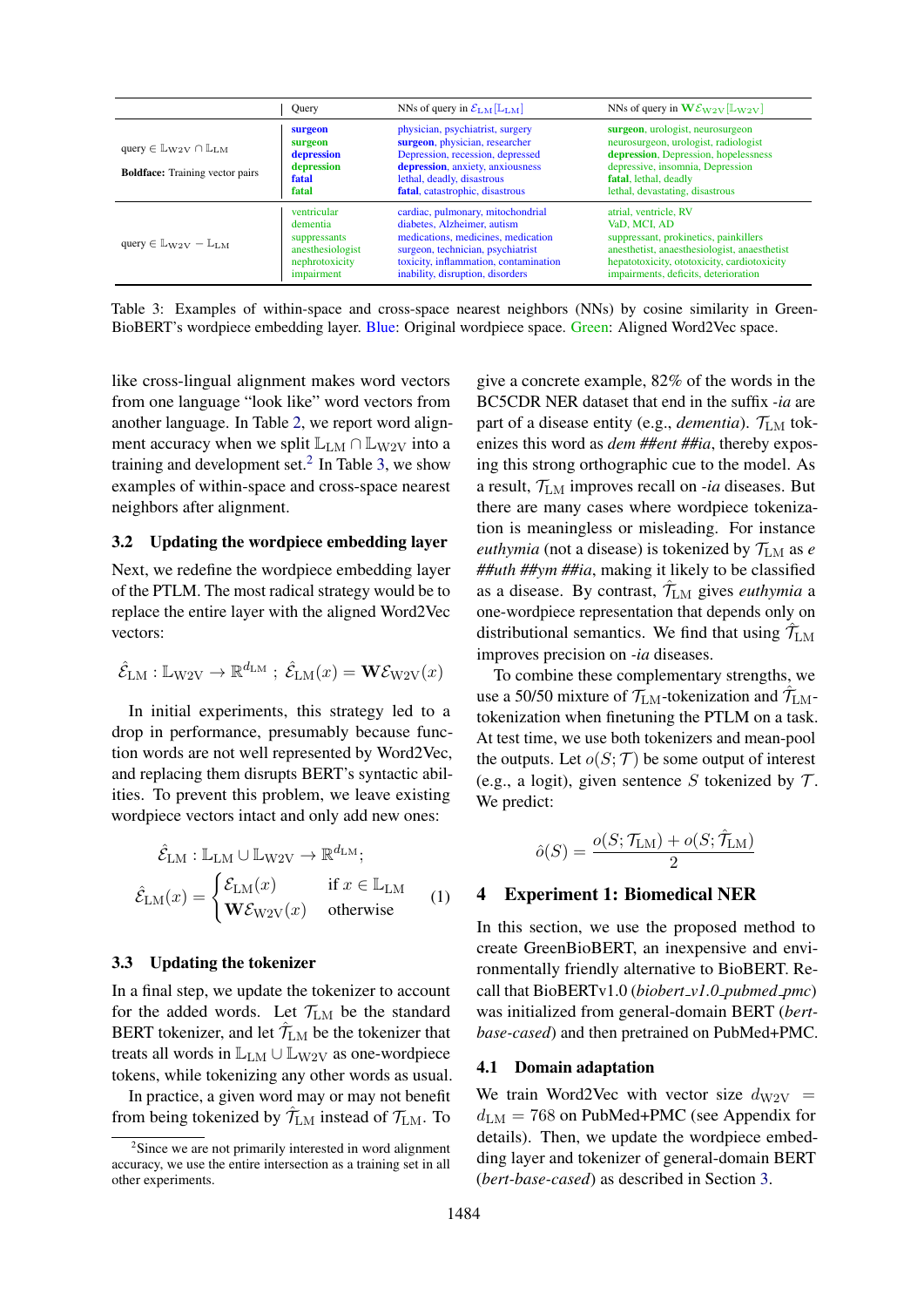<span id="page-3-1"></span>

| <b>Biomedical NER task</b>         | (NER task ID) | BERT (ref)<br>(Lee et al., 2020) | BioBERTv1.0 (ref)<br>(Lee et al., 2020) | $BiOBERTv1.1$ (ref)<br>(Lee et al., 2020) | GreenBioBERT<br>(with standard error of the mean)    |
|------------------------------------|---------------|----------------------------------|-----------------------------------------|-------------------------------------------|------------------------------------------------------|
| BC5CDR-disease (Li et al., 2016)   | (1)           | 81.97 / 82.48 / 82.41            | 85.86 / 87.27 / 86.56                   | 86.47 / 87.84 / 87.15                     | 84.88 (.07) / 85.29 (.12) / 85.08 (.08)              |
| NCBI-disease (Doğan et al., 2014)  | (2)           | 84.12/87.19/85.63                | 89.04 / 89.69 / 89.36                   | 88.22 / 91.25 / 89.71                     | 85.49 (.23) / 86.41 (.15) / 85.94 (.16)              |
| BC5CDR-chem (Li et al., 2016)      | (3)           | 90.94 / 91.38 / 91.16            | 93.27 / 93.61 / 93.44                   | 93.68 / 93.26 / 93.47                     | <b>93.82</b> (.11) $/$ 92.35 (.17) $/$ 93.08 (.07)   |
| BC4CHEMD (Krallinger et al., 2015) | (4)           | 91.19 / 88.92 / 90.04            | 92.23/90.61/91.41                       | 92.80 / 91.92 / 92.36                     | <b>92.80</b> $(.04)$ / 89.78 $(.07)$ / 91.26 $(.04)$ |
| BC2GM (Smith et al., 2008)         | (5)           | 81.17/82.42/81.79                | 85.16 / 83.65 / 84.40                   | 84.32 / 85.12 / 84.72                     | 83.34 (.15) / 83.58 (.09) / 83.45 (.10)              |
| JNLPBA (Kim et al., 2004)          | (6)           | 69.57 / 81.20 / 74.94            | 72.68 / 83.21 / 77.59                   | 72.24 / 83.56 / 77.49                     | 71.93 (.12) / 82.58 (.12) / 76.89 (.10)              |
| LINNAEUS (Gerner et al., 2010)     |               | 91.17/84.30/87.60                | 93.84 / 86.11 / 89.81                   | 90.77 / 85.83 / 88.24                     | 92.50(.17) / 84.54(.26) / 88.34(.18)                 |
| Species-800 (Pafilis et al., 2013) | (8)           | 69.35/74.05/71.63                | 72.84 / 77.97 / 75.31                   | 72.80 / 75.36 / 74.06                     | 73.19 $(.26)$ / 75.47 $(.33)$ / 74.31 $(.24)$        |

Table 4: Biomedical NER test set precision / recall / F1 (%). "(ref)": Reference scores from [Lee et al.](#page-5-0) [\(2020\)](#page-5-0). Boldface: Best model in row. Underlined: Best model without target-domain LM pretraining.

<span id="page-3-2"></span>

Figure 1: NER test set F1, transformed as  $(x BERT_{(ref)})/(BioBERTv1.0_{(ref)} - BERT_{(ref)})$ . This plot shows what portion of the reported BioBERT – BERT F1 delta is covered. "(ref)": Reference scores from [Lee et al.](#page-5-0) [\(2020\)](#page-5-0). "(repro)": Results of our reproduction experiments. Error bars: Standard error of the mean.

<span id="page-3-3"></span>

| NER task ID   (1) (2) (3) (4) (5) (6) (7) (8)                                                                             |  |  |  |  |
|---------------------------------------------------------------------------------------------------------------------------|--|--|--|--|
| non-aligned 4.88 -3.50 -4.13 -3.34 -2.34 -0.56 -0.84 -4.63<br>random init -4.33 -3.60 -3.19 -3.19 -1.92 -0.50 -0.84 -3.58 |  |  |  |  |

Table 5: Absolute drop in dev set F1 when using nonaligned word vectors or randomly initialized word vectors, instead of aligned word vectors.

#### 4.2 Finetuning

We finetune GreenBioBERT on the eight publicly available NER tasks used in [Lee et al.](#page-5-0) [\(2020\)](#page-5-0). We also do reproduction experiments with generaldomain BERT and BioBERTv1.0, using the same setup as our model. See Appendix for details on preprocessing and hyperparameters. Since some of the datasets are sensitive to the random seed, we report mean and standard error over eight runs.

#### 4.3 Results and discussion

Table [4](#page-3-1) shows entity-level precision, recall and F1, as measured by the CoNLL NER scorer. For ease of visualization, Figure [1](#page-3-2) shows test set F1 shifted and scaled as

$$
f(x) = \frac{x - BERT_{(\text{ref})}}{BioBERTv1.0_{(\text{ref})} - BERT_{(\text{ref})}}
$$

where  $BERT_{(ref)}$  and  $BioBERTv1.0_{(ref)}$  are reported scores from [Lee et al.](#page-5-0) [\(2020\)](#page-5-0). In other words, the figure shows what portion of the reported BioBERT – BERT F1 delta is covered by our less expensive GreenBioBERT model. On average, we cover between 61% and 70% of the delta  $(61\%$  for BioBERTv1.0, 70% for BioBERTv1.1, and 61% if we take our reproduction experiments as reference points).

## 4.3.1 Ablation study

To test whether the improvements over generaldomain BERT are due to the aligned Word2Vec vectors, or just to the availability of additional word vectors in general, we perform an ablation study where we replace the aligned vectors with their non-aligned counterparts (by setting  $W = 1$  in Eq. [1\)](#page-2-3) or with randomly initialized vectors. Table [5](#page-3-3) shows that dev set F1 drops on all datasets under these circumstances, i.e., vector space alignment seems to be important.

#### <span id="page-3-0"></span>5 Experiment 2: Covid-19 QA

In this section, we use the proposed method to quickly adapt an existing general-domain QA model to an emerging target domain: the Covid-19 pandemic. Our baseline model is SQuADBERT,<sup>[3](#page-3-4)</sup> an existing BERT model that was finetuned on the general-domain SQuAD dataset [\(Rajpurkar et al.,](#page-5-10) [2016\)](#page-5-10). We evaluate on Deepset-AI Covid-QA (Möller et al., [2020\)](#page-5-11), a SQuAD-style dataset with 2019 annotated span-selection questions about 147 papers from CORD-19 (Covid-19 Open Research Dataset).<sup>[4](#page-3-5)</sup> We assume that there is no labeled targetdomain data for finetuning on the task, and instead use the entire Covid-QA dataset as a test set. This is a realistic setup for an emerging domain without annotated training data.

<span id="page-3-4"></span><sup>3</sup>[www.huggingface.co/bert-large-uncased](www.huggingface.co/bert-large-uncased-whole-word-masking-finetuned-squad)[whole-word-masking-finetuned-squad](www.huggingface.co/bert-large-uncased-whole-word-masking-finetuned-squad) <sup>4</sup>[https://pages.semanticscholar.org/](https://pages.semanticscholar.org/coronavirus-research)

<span id="page-3-5"></span>[coronavirus-research](https://pages.semanticscholar.org/coronavirus-research)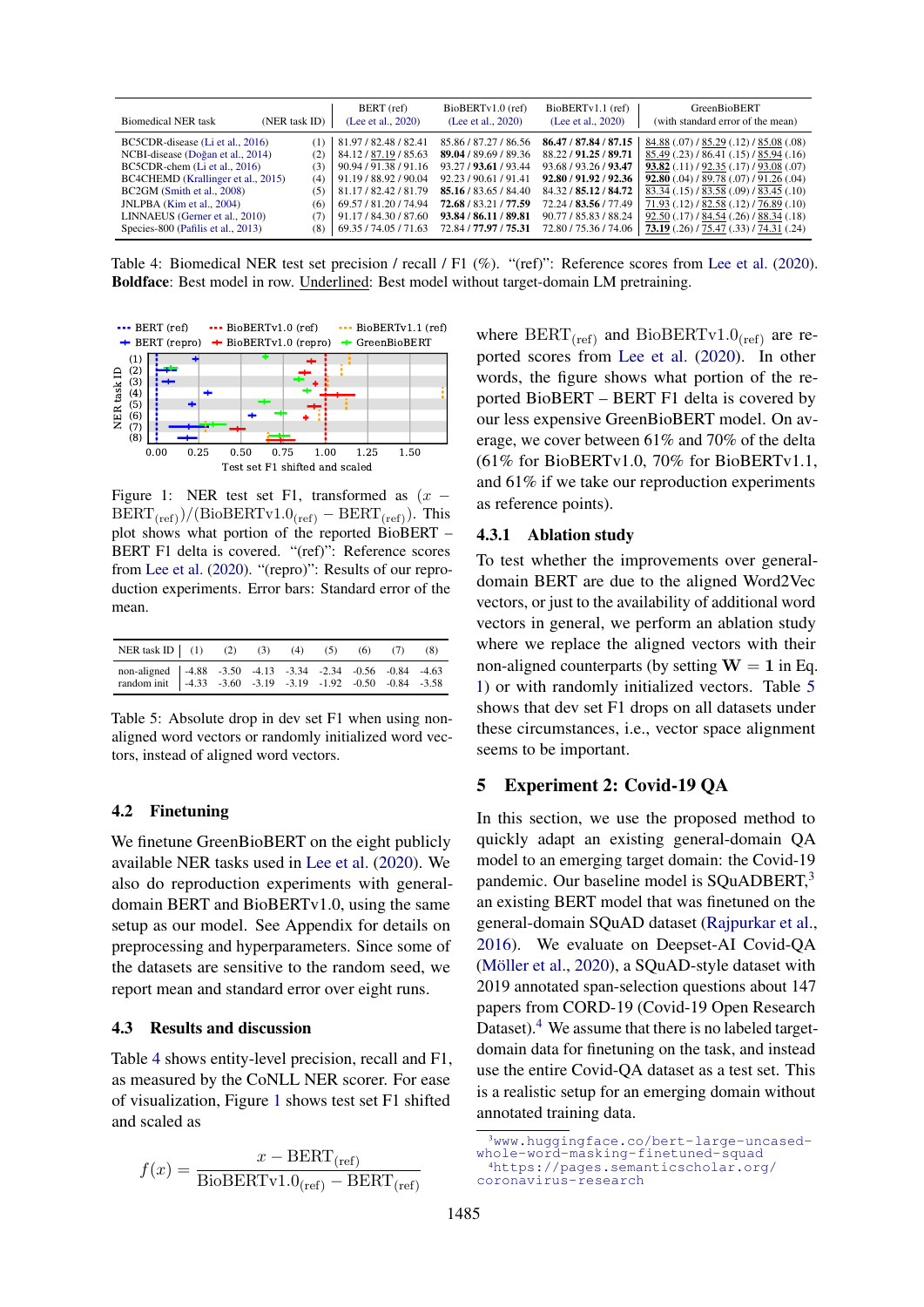<span id="page-4-9"></span>

|           | domain adaptation corpus                                                                              | size $EM$ F1               | substr |
|-----------|-------------------------------------------------------------------------------------------------------|----------------------------|--------|
| SQuADBERT |                                                                                                       | $ 33.04 \t 58.24 \t 65.87$ |        |
|           | GreenCovid- CORD-19 only 2GB 34.62 60.09 68.20<br>SQuADBERT CORD-19+PubMed+PMC 94GB 34.32 60.23 68.00 |                            |        |

Table 6: Results (%) on Deepset-AI Covid-QA. EM (exact answer match) and F1 (token-level F1 score) are evaluated with the SQuAD scorer. "substr": Predictions that are a substring of the gold answer. Much higher than EM, because many gold answers are not minimal answer spans (see Appendix, "Notes on Covid-QA", for an example).

#### 5.1 Domain adaptation

We train Word2Vec with vector size  $d_{\text{W2V}} =$  $d_{LM} = 1024$  on CORD-19 and/or PubMed+PMC. The process takes less than an hour on CORD-19 and about one day on the combined corpus, again without the need for a GPU. Then, we update SQuADBERT's wordpiece embedding layer and tokenizer, as described in Section [3.](#page-1-2) We refer to the resulting model as GreenCovidSQuADBERT.

#### 5.2 Results and discussion

Table [6](#page-4-9) shows that GreenCovidSQuADBERT outperforms general-domain SQuADBERT on all measures. Interestingly, the small CORD-19 corpus is enough to achieve this result (compare "CORD-19 only" and "CORD-19+PubMed+PMC"), presumably because it is specific to the target domain and contains the Covid-QA context papers.

## 6 Conclusion

As a reaction to the trend towards high-resource models, we have proposed an inexpensive, CPUonly method for domain-adapting Pretrained Language Models: We train Word2Vec vectors on target-domain data and align them with the wordpiece vector space of a general-domain PTLM.

On eight biomedical NER tasks, we cover over 60% of the BioBERT – BERT F1 delta, at  $5\%$ of BioBERT's domain adaptation  $CO<sub>2</sub>$  footprint and 2% of its cloud compute cost. We have also shown how to rapidly adapt an existing BERT QA model to an emerging domain – the Covid-19 pandemic – without the need for target-domain Language Model pretraining or finetuning.

We hope that our approach will benefit practitioners with limited time or resources, and that it will encourage environmentally friendlier NLP.

## Acknowledgements

This research was funded by Siemens AG. We thank our anonymous reviewers for their helpful comments.

#### References

- <span id="page-4-2"></span>Emily Alsentzer, John Murphy, William Boag, Wei-Hung Weng, Di Jindi, Tristan Naumann, and Matthew McDermott. 2019. [Publicly available clin](https://doi.org/10.18653/v1/w19-1909)[ical BERT embeddings.](https://doi.org/10.18653/v1/w19-1909) In *2nd Clinical Natural Language Processing Workshop*, pages 72–78, Minneapolis, USA.
- <span id="page-4-1"></span>Iz Beltagy, Kyle Lo, and Arman Cohan. 2019. [SciB-](https://doi.org/10.18653/v1/d19-1371)[ERT: A pretrained language model for scientific text.](https://doi.org/10.18653/v1/d19-1371) In *EMNLP-IJCNLP*, pages 3606–3611, Hong Kong, China.
- <span id="page-4-0"></span>Jacob Devlin, Ming-Wei Chang, Kenton Lee, and Kristina Toutanova. 2019. BERT: Pre-training of deep bidirectional transformers for language understanding. In *NAACL-HLT*, pages 4171–4186, Minneapolis, USA.
- <span id="page-4-10"></span>Jesse Dodge, Suchin Gururangan, Dallas Card, Roy Schwartz, and Noah A Smith. 2019. [Show your](https://doi.org/10.18653/v1/d19-1224) [work: Improved reporting of experimental results.](https://doi.org/10.18653/v1/d19-1224) In *EMNLP-IJCNLP*, pages 2185–2194, Hong Kong, China.
- <span id="page-4-6"></span>Rezarta Islamaj Doğan, Robert Leaman, and Zhiyong Lu. 2014. [NCBI disease corpus: a resource for dis](https://doi.org/10.1016/j.jbi.2013.12.006)[ease name recognition and concept normalization.](https://doi.org/10.1016/j.jbi.2013.12.006) *Journal of biomedical informatics*, 47:1–10.
- <span id="page-4-8"></span>Martin Gerner, Goran Nenadic, and Casey M Bergman. 2010. [LINNAEUS: a species name identification](https://doi.org/10.1186/1471-2105-11-85) [system for biomedical literature.](https://doi.org/10.1186/1471-2105-11-85) *BMC bioinformatics*, 11(1):85.
- <span id="page-4-5"></span>Xiaochuang Han and Jacob Eisenstein. 2019. [Unsuper](https://doi.org/10.18653/v1/d19-1433)[vised domain adaptation of contextualized embed](https://doi.org/10.18653/v1/d19-1433)[dings for sequence labeling.](https://doi.org/10.18653/v1/d19-1433) In *EMNLP-IJCNLP*, pages 4229–4239, Hong Kong, China.
- <span id="page-4-3"></span>Kexin Huang, Jaan Altosaar, and Rajesh Ranganath. 2019a. [ClinicalBERT: Modeling clinical notes and](https://arxiv.org/abs/1904.05342) [predicting hospital readmission.](https://arxiv.org/abs/1904.05342) *arXiv preprint arXiv:1904.05342*.
- <span id="page-4-4"></span>Kexin Huang, Abhishek Singh, Sitong Chen, Edward T Moseley, Chih-ying Deng, Naomi George, and Charlotta Lindvall. 2019b. [Clinical XLNet:](https://arxiv.org/pdf/1912.11975) [Modeling sequential clinical notes and predicting](https://arxiv.org/pdf/1912.11975) [prolonged mechanical ventilation.](https://arxiv.org/pdf/1912.11975) *arXiv preprint arXiv:1912.11975*.
- <span id="page-4-7"></span>Jin-Dong Kim, Tomoko Ohta, Yoshimasa Tsuruoka, Yuka Tateisi, and Nigel Collier. 2004. [Introduc](https://doi.org/10.3115/1567594.1567610)[tion to the bio-entity recognition task at JNLPBA.](https://doi.org/10.3115/1567594.1567610) In *International Joint Workshop on Natural Language Processing in Biomedicine and its Applications*, pages 70–75.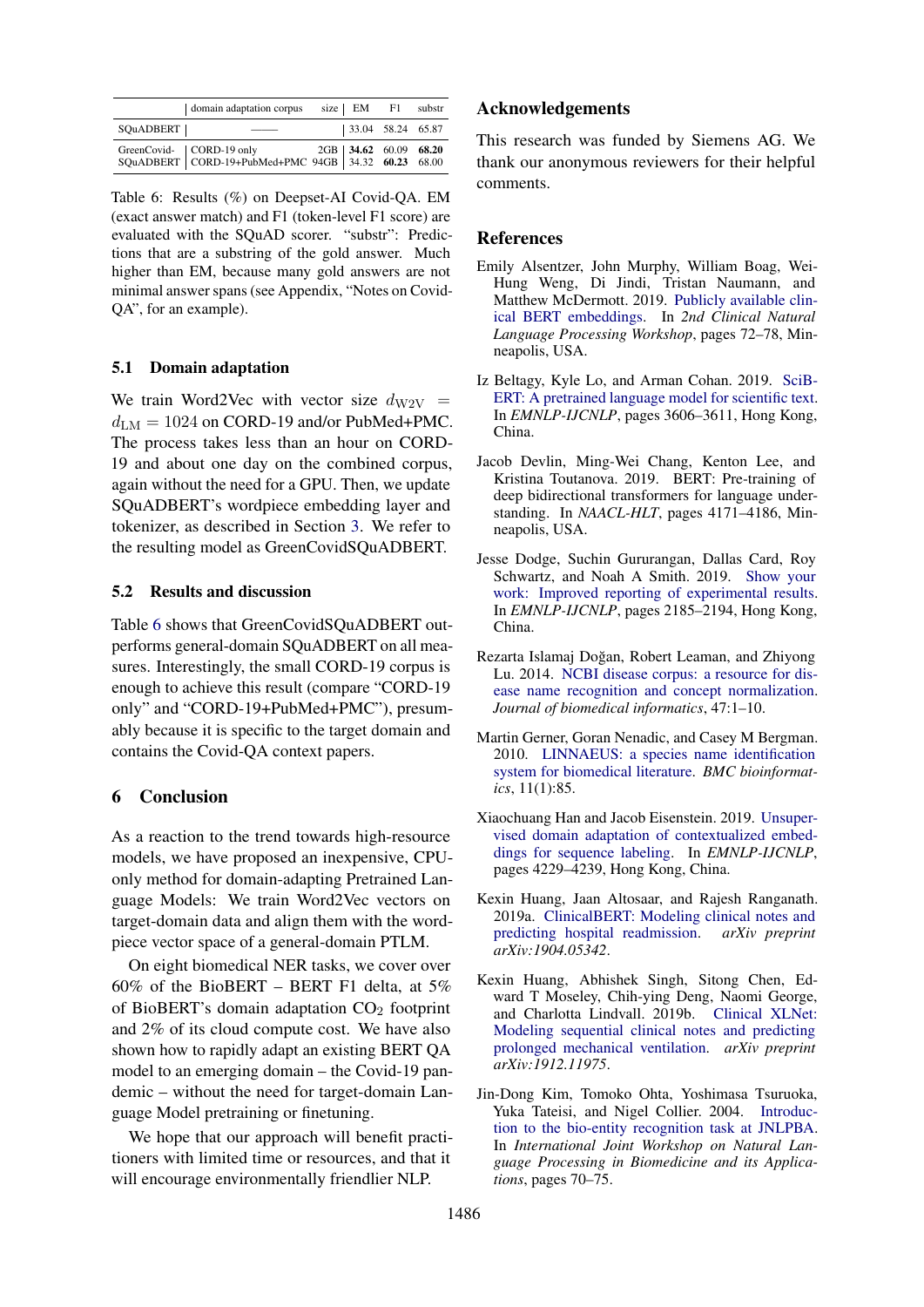- <span id="page-5-7"></span>Martin Krallinger, Obdulia Rabal, Florian Leitner, Miguel Vazquez, David Salgado, Zhiyong Lu, Robert Leaman, Yanan Lu, Donghong Ji, Daniel M Lowe, et al. 2015. The CHEMDNER corpus of chemicals and drugs and its annotation principles. *Journal of cheminformatics*, 7(1):1–17.
- <span id="page-5-0"></span>Jinhyuk Lee, Wonjin Yoon, Sungdong Kim, Donghyeon Kim, Sunkyu Kim, Chan Ho So, and Jaewoo Kang. 2020. [BioBERT: A pre](https://doi.org/10.1093/bioinformatics/btz682)[trained biomedical language representation model](https://doi.org/10.1093/bioinformatics/btz682) [for biomedical text mining.](https://doi.org/10.1093/bioinformatics/btz682) *Bioinformatics*, 36(4):1234–1240.
- <span id="page-5-6"></span>Jiao Li, Yueping Sun, Robin J Johnson, Daniela Sciaky, Chih-Hsuan Wei, Robert Leaman, Allan Peter Davis, Carolyn J Mattingly, Thomas C Wiegers, and Zhiyong Lu. 2016. [BioCreative V CDR task corpus:](https://doi.org/10.1093/database/baw068) [a resource for chemical disease relation extraction.](https://doi.org/10.1093/database/baw068) *Database*, 2016.
- <span id="page-5-12"></span>Ilya Loshchilov and Frank Hutter. 2018. Fixing weight decay regularization in Adam.
- <span id="page-5-1"></span>Tomas Mikolov, Kai Chen, Greg Corrado, and Jeffrey Dean. 2013a. [Efficient estimation of word](https://arxiv.org/abs/1301.3781) [representations in vector space.](https://arxiv.org/abs/1301.3781) *arXiv preprint arXiv:1301.3781*.
- <span id="page-5-4"></span>Tomas Mikolov, Quoc V Le, and Ilya Sutskever. 2013b. [Exploiting similarities among languages for ma](https://arxiv.org/abs/1309.4168)[chine translation.](https://arxiv.org/abs/1309.4168) *arXiv preprint arXiv:1309.4168*.
- <span id="page-5-11"></span>Timo Möller, Anthony Reina, Raghavan Jayakumar, and Malte Pietsch. 2020. Covid-qa: A question & answer dataset for covid-19.
- <span id="page-5-9"></span>Evangelos Pafilis, Sune P Frankild, Lucia Fanini, Sarah Faulwetter, Christina Pavloudi, Aikaterini Vasileiadou, Christos Arvanitidis, and Lars Juhl Jensen. 2013. [The SPECIES and ORGANISMS re](https://doi.org/10.1371/journal.pone.0065390)[sources for fast and accurate identification of taxo](https://doi.org/10.1371/journal.pone.0065390)[nomic names in text.](https://doi.org/10.1371/journal.pone.0065390) *PloS one*, 8(6).
- <span id="page-5-10"></span>Pranav Rajpurkar, Jian Zhang, Konstantin Lopyrev, and Percy Liang. 2016. [SQuAD: 100,000+ questions for](https://doi.org/10.18653/v1/d16-1264) [machine comprehension of text.](https://doi.org/10.18653/v1/d16-1264) In *EMNLP*, pages 2383–2392, Austin, USA.
- <span id="page-5-8"></span>Larry Smith, Lorraine K Tanabe, Rie Johnson nee Ando, Cheng-Ju Kuo, I-Fang Chung, Chun-Nan Hsu, Yu-Shi Lin, Roman Klinger, Christoph M Friedrich, Kuzman Ganchev, et al. 2008. [Overview](https://doi.org/10.1186/gb-2008-9-s2-s2) [of BioCreative II gene mention recognition.](https://doi.org/10.1186/gb-2008-9-s2-s2) *Genome biology*, 9(2):S2.
- <span id="page-5-2"></span>Emma Strubell, Ananya Ganesh, and Andrew McCallum. 2019. [Energy and policy considerations for](https://doi.org/10.18653/v1/p19-1355) [deep learning in NLP.](https://doi.org/10.18653/v1/p19-1355) In *ACL*, pages 3645–3650, Florence, Italy.
- <span id="page-5-3"></span>Ashish Vaswani, Noam Shazeer, Niki Parmar, Jakob Uszkoreit, Llion Jones, Aidan N Gomez, Łukasz Kaiser, and Illia Polosukhin. 2017. Attention is all you need. In *NeurIPS*, pages 5998–6008, Long Beach, USA.

<span id="page-5-5"></span>Hai Wang, Dian Yu, Kai Sun, Janshu Chen, and Dong Yu. 2019. [Improving pre-trained multilingual mod](https://doi.org/10.18653/v1/K19-1030)[els with vocabulary expansion.](https://doi.org/10.18653/v1/K19-1030) In *CoNLL*, pages 316–327, Hong Kong, China.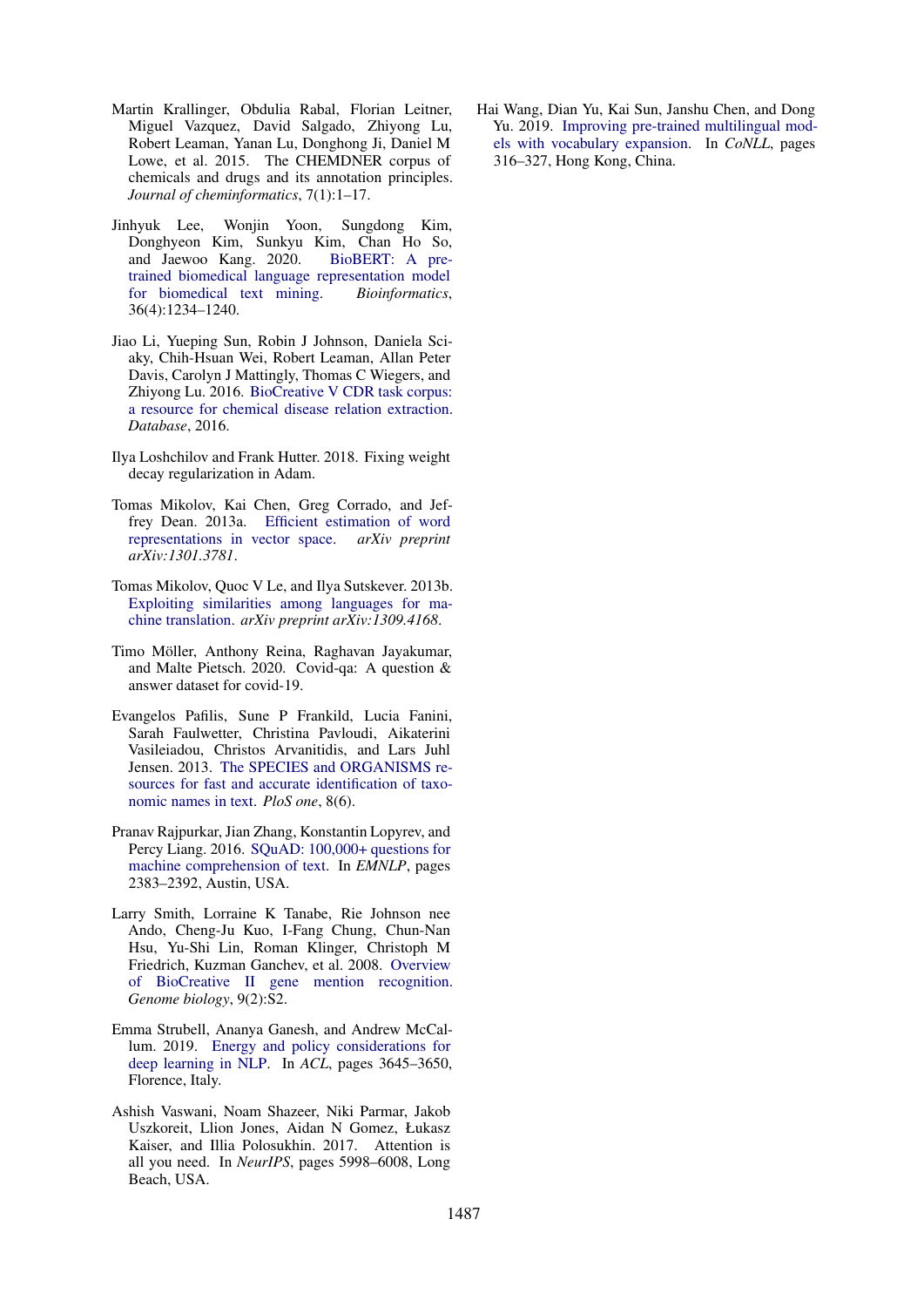# Inexpensive Domain Adaptation of Pretrained Language Models (Appendix)

# Word2Vec training

We downloaded the PubMed, PMC and CORD-19 corpora from:

- [https://ftp.ncbi.nlm.nih.gov/pub/](https://ftp.ncbi.nlm.nih.gov/pub/pmc/oa_bulk/) [pmc/oa\\_bulk/](https://ftp.ncbi.nlm.nih.gov/pub/pmc/oa_bulk/) [20 January 2020, 68GB raw text]
- [https://ftp.ncbi.nlm.nih.gov/pubmed/](https://ftp.ncbi.nlm.nih.gov/pubmed/baseline/) [baseline/](https://ftp.ncbi.nlm.nih.gov/pubmed/baseline/) [20 January 2020, 24GB raw text]
- [https://pages.semanticscholar.org/](https://pages.semanticscholar.org/coronavirus-research) [coronavirus-research](https://pages.semanticscholar.org/coronavirus-research) [17 April 2020, 2GB raw text]

We extract all abstracts and text bodies and apply the BERT basic tokenizer (a rule-based word tokenizer that standard BERT uses before wordpiece tokenization). Then, we train CBOW Word2Vec $5$ with negative sampling. We use default parameters except for the vector size (which we set to  $d_{\rm W2V} = d_{\rm LM}$ ).

# Experiment 1: Biomedical NER

## Pretrained models

General-domain BERT and BioBERTv1.0 were downloaded from:

- [www.storage.googleapis.com/bert\\_](www.storage.googleapis.com/bert_models/2018_10_18/cased_L-12_H-768_A-12.zip) [models/2018\\_10\\_18/cased\\_L-12\\_H-](www.storage.googleapis.com/bert_models/2018_10_18/cased_L-12_H-768_A-12.zip)[768\\_A-12.zip](www.storage.googleapis.com/bert_models/2018_10_18/cased_L-12_H-768_A-12.zip)
- [www.github.com/naver/biobert](www.github.com/naver/biobert-pretrained)[pretrained](www.github.com/naver/biobert-pretrained)

# Data

We downloaded the NER datasets by following instructions on [www.github.com/dmis-lab/](www.github.com/dmis-lab/biobert#Datasets) [biobert#Datasets](www.github.com/dmis-lab/biobert#Datasets). For detailed dataset statistics, see [Lee et al.](#page-5-0) [\(2020\)](#page-5-0).

# Preprocessing

We use [Lee et al.](#page-5-0)  $(2020)$ 's preprocessing strategy: We cut all sentences into chunks of 30 or fewer whitespace-tokenized words (without splitting inside labeled spans). Then, we tokenize every chunk S with  $T = T_{LM}$  or  $T = \hat{T}_{LM}$  and add special tokens:

 $X = [CLS] T(S) [SEP]$ 

Word-initial wordpieces in  $T(S)$  are labeled as *B(egin)*, *I(nside)* or *O(utside)*, while non-wordinitial wordpieces are labeled as *X(ignore)*.

## Modeling, training and inference

We follow [Lee et al.](#page-5-0) [\(2020\)](#page-5-0)'s implementation (<www.github.com/dmis-lab/biobert>): We add a randomly initialized softmax classifier on top of the last BERT layer to predict the labels. We finetune the entire model to minimize negative log likelihood, with the AdamW optimizer [\(Loshchilov](#page-5-12) [and Hutter,](#page-5-12) [2018\)](#page-5-12) and a linear learning rate scheduler (10% warmup). All finetuning runs were done on a GeForce Titan X GPU (12GB).

At inference time, we gather the output logits of word-initial wordpieces only. Since the number of word-initial wordpieces is the same for  $\mathcal{T}_{LM}(S)$ and  $\hat{\mathcal{T}}_{LM}(S)$ , this makes mean-pooling the logits straightforward.

# Hyperparameters

We tune the batch size and peak learning rate on the development set (metric: F1), using the same hyperparameter space as [Lee et al.](#page-5-0) [\(2020\)](#page-5-0):

**Batch size:** [10, 1[6](#page-6-1), 32, 64]<sup>6</sup>

Learning rate:  $[1 \cdot 10^{-5}, 3 \cdot 10^{-5}, 5 \cdot 10^{-5}]$ 

We train for 100 epochs, which is the upper end of the 50–100 range recommended by the original authors. After selecting the best configuration for every task and model (see Table [7\)](#page-0-2), we train the final model on the concatenation of training and development set, as was done by [Lee et al.](#page-5-0) [\(2020\)](#page-5-0). See Figure [2](#page-0-2) for expected maximum development set F1 as a function of the number of evaluated hyperparameter configurations [\(Dodge et al.,](#page-4-10) [2019\)](#page-4-10).

## Experiment 2: Covid-19 QA

## Pretrained model

We downloaded the SOuADBERT baseline from:

• [www.huggingface.co/bert-large](www.huggingface.co/bert-large-uncased-whole-word-masking-finetuned-squad)[uncased-whole-word-masking](www.huggingface.co/bert-large-uncased-whole-word-masking-finetuned-squad)[finetuned-squad](www.huggingface.co/bert-large-uncased-whole-word-masking-finetuned-squad)

## Data

We downloaded the Deepset-AI Covid-QA dataset from:

<span id="page-6-0"></span><sup>5</sup><www.github.com/tmikolov/word2vec>

<sup>•</sup> [www.github.com/deepset-ai/COVID-](www.github.com/deepset-ai/COVID-QA/blob/master/data/question-answering/COVID-QA.json)[QA/blob/master/data/question](www.github.com/deepset-ai/COVID-QA/blob/master/data/question-answering/COVID-QA.json)[answering/COVID-QA.json](www.github.com/deepset-ai/COVID-QA/blob/master/data/question-answering/COVID-QA.json) [24 June 2020]

<span id="page-6-1"></span><sup>6</sup> Since LINNAEUS and BC4CHEM have longer maximum tokenized chunk lengths than the other datasets, our hardware was insufficient to evaluate batch size 64 on them.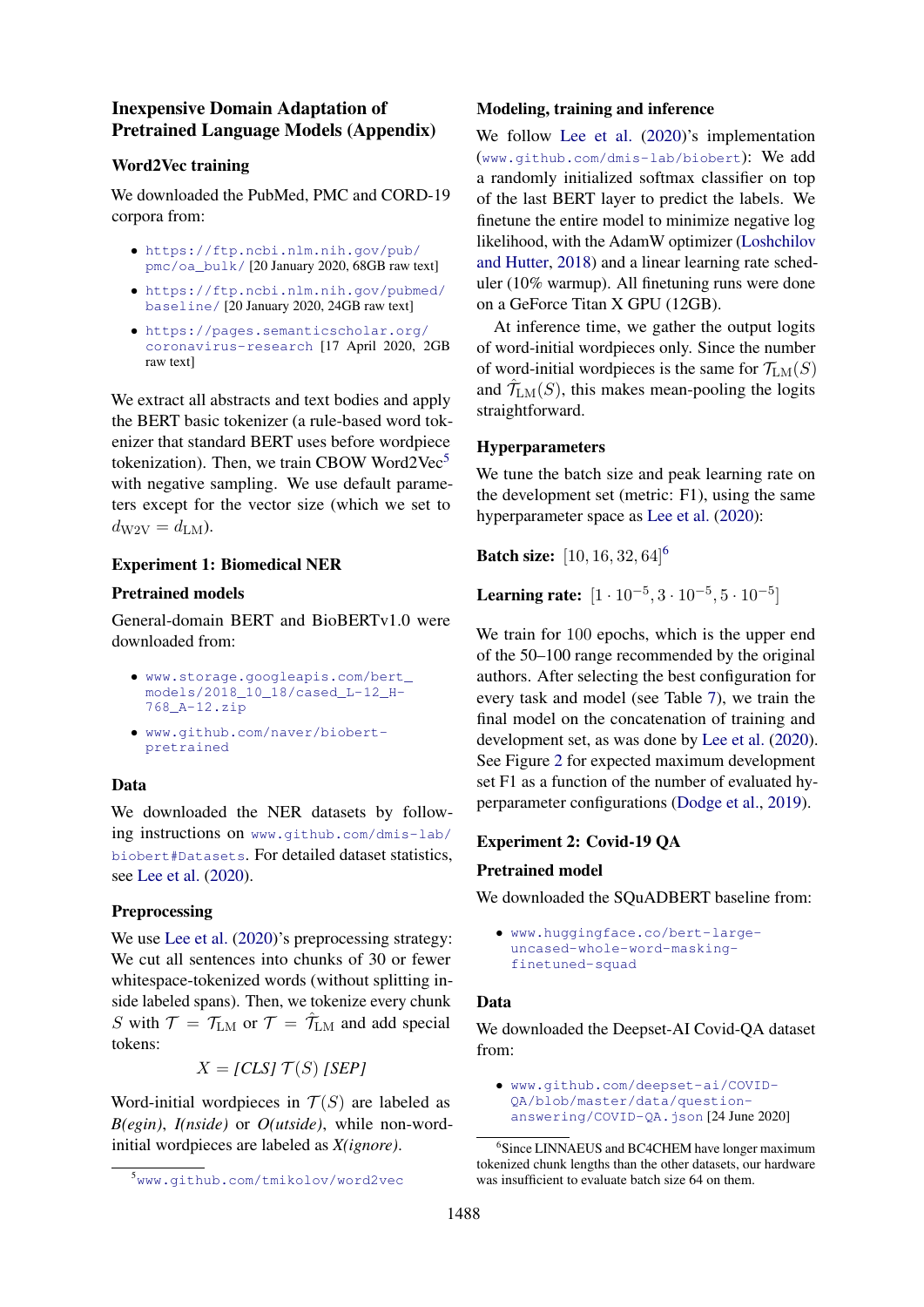At the time of writing, the dataset contains 2019 questions and gold answer spans. Every question is associated with one of 147 research papers (contexts) from CORD-19.[7](#page-7-0) Since we do not do targetdomain finetuning, we treat the entire dataset as a test set.

## Preprocessing

We tokenize every question-context pair  $(Q, C)$ with  $T = T_{LM}$  or  $T = \hat{T}_{LM}$ , which yields  $(\mathcal{T}(Q), \mathcal{T}(C))$ . Since  $\mathcal{T}(C)$  is usually too long to be digested in a single forward pass, we define a sliding window with width and stride  $N =$ floor( $\frac{509 - |{\mathcal{T}}(Q)|}{2}$ ). At step *n*, the "active" window is between  $a_n^{(l)} = (n-1)N + 1$  and  $a_n^{(r)} =$  $\min(|C|, nN)$ . The input is defined as:

$$
X^{(n)} = [CLS] \mathcal{T}(Q) [SEP]
$$

$$
\mathcal{T}(C)_{a_n^{(l)} - p_n^{(l)} : a_n^{(r)} + p_n^{(r)}} [SEP]
$$

 $p_n^{(l)}$  and  $p_n^{(r)}$  are chosen such that  $|X^{(n)}| = 512$ , and such that the active window is in the center of the input (if possible).

# Modeling and inference

Feeding  $X^{(n)}$  into the QA model yields start logits  $\mathbf{h}'^{(\text{start},n)} \in \mathbb{R}^{|X^{(n)}|}$  and end logits  $\mathbf{h}'^{(\text{end},n)} \in$  $\mathbb{R}^{|X^{(n)}|}$ . We extract and concatenate the slices that correspond to the active windows of all steps:

$$
\mathbf{h}^{(*)} \in \mathbb{R}^{|\mathcal{T}(C)|} \\ \mathbf{h}^{(*)} = [\mathbf{h}'^{(*,1)}_{a_1^{(l)}:a_1^{(r)}}; \dots; \mathbf{h}'^{(*,n)}_{a_n^{(l)}:a_n^{(r)}}; \dots]
$$

Next, we map the logits from the wordpiece level to the word level. This allows us to mean-pool the outputs of  $\mathcal{T}_{LM}$  and  $\hat{\mathcal{T}}_{LM}$  even when  $|\mathcal{T}_{LM}(C)| \neq$  $|\hat{\mathcal{T}}_{\text{LM}}(C)|.$ 

Let  $c_i$  be a word in C and let  $\mathcal{T}(C)_{j:j+|\mathcal{T}(c_i)|}$  be the corresponding wordpieces. The start and end logits of  $c_i$  are:

$$
o_i^{(*)} = \max_{j \le j' \le j + |\mathcal{T}(c_i)|} [h_{j'}^{(*)}]
$$

Finally, we return the answer span  $C_{k:k'}$  that maximizes  $o_k^{\text{(start)}} + o_{k'}^{\text{(end)}}$  $k^{(enq)}$ , subject to the constraints that  $k'$  does not precede k and the answer contains no more than 500 characters.

# Notes on Covid-QA

There are some important differences between Covid-QA and SQuAD, which make the task challenging:

• The Covid-QA contexts are full documents rather than single paragraphs. Thus, the correct answer may appear several times, often with slightly different wordings. But only a single occurrence is annotated as correct, e.g.:

Question: What was the prevalence of Coronavirus OC43 in community samples in Ilorin, Nigeria?

Correct: 13.3% (95% CI 6.9-23.6%) *# from main text*

Predicted: 13.3%, 10/75 *# from abstract*

- SQuAD gold answers are defined as the "shortest span in the paragraph that answered the question" [\(Rajpurkar et al.,](#page-5-10) [2016,](#page-5-10) p. 4), but many Covid-QA gold answers are longer and contain non-essential context, e.g.:
	- Question: When was the Middle East Respiratory Syndrome Coronavirus isolated first?
	- Correct: (MERS-CoV) was first isolated in 2012, in a 60-year-old man who died in Jeddah, KSA due to severe acute pneumonia and multiple organ failure Predicted: 2012

These differences are part of the reason why the exact match score is lower than the word-level F1 score and the substring score (see Table [6,](#page-4-9) bottom, main paper).

<span id="page-7-0"></span><sup>&</sup>lt;sup>7</sup>www.qithub.com/deepset-ai/COVID-[QA/issues/103](www.github.com/deepset-ai/COVID-QA/issues/103)